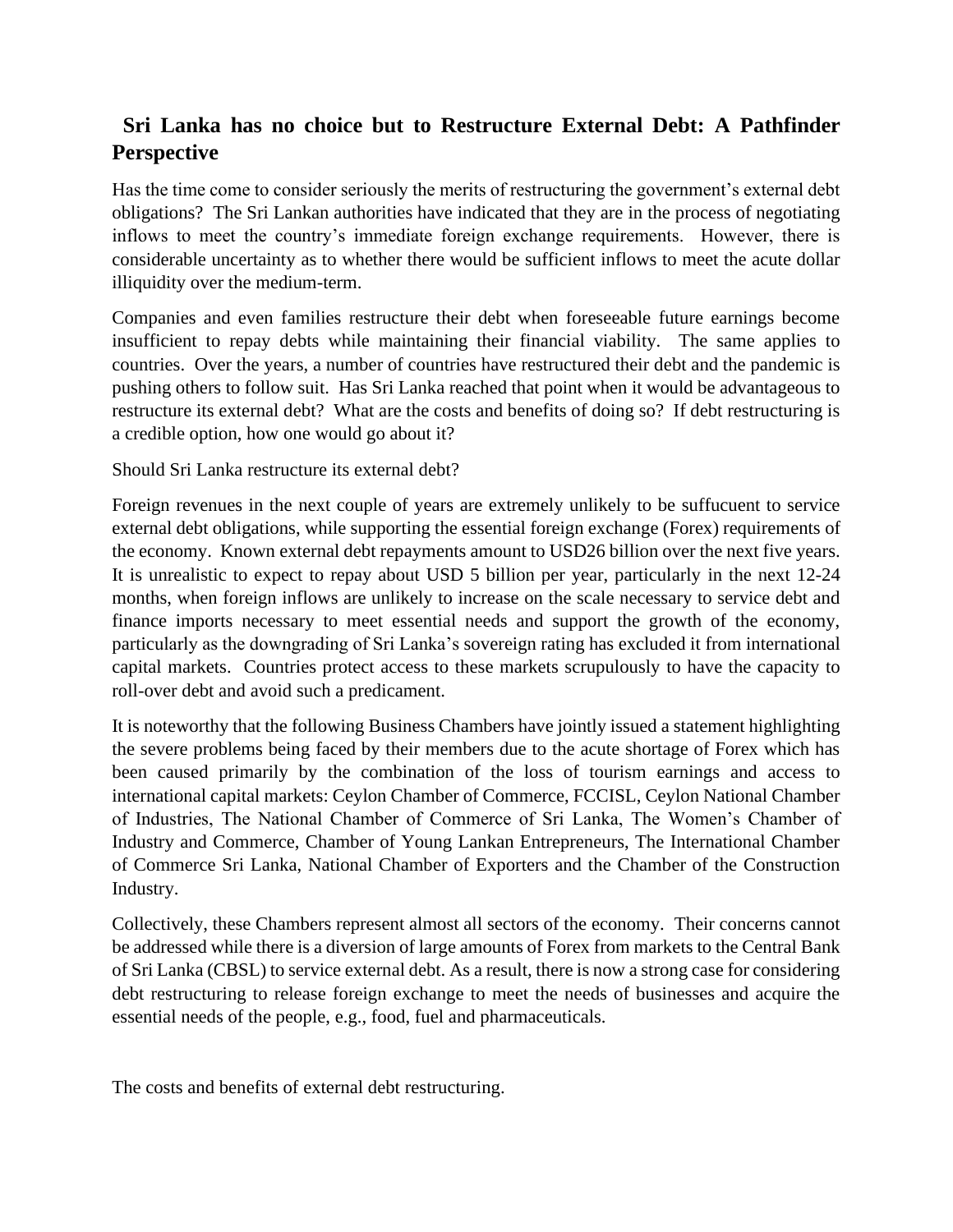The most significant disadvantage of restructuring external debt is an immediate loss of access to international capital markets. This is now completely irrelevant for Sri Lanka as market access was lost when the economy was downgraded to a CCC rating. It is now even lower, at CC. As a result, Sri Lanka can no longer borrow in international markets. Another downside is the increase in the risk premium Sri Lanka would need to pay when it is eventually able to regain market access. However, the increased risk premium demanded by markets as a result of the restructuring is likely to be tempered by the impressive commitment Sri Lanka has shown in meeting its obligations thus far. Two International Sovereign Bonds (ISBs) of USD 1 billion each were repaid on time in October 2019 and July 2020, despite having to deplete external reserves, thereby imposing sacrifices on domestic businesses and households. This combined with Sri Lanka's impeccable debt servicing record to date is likely to contain the increase in the cost of future borrowing when it becomes possible.

Domestic banks have holdings of both ISBs and Sri Lanka Development Bonds (SLDBs). Both these instruments will be impacted by any debt restructuring exercise. Foreign bond holders are extremely unlikely to accept exemption from haircuts of domestic entities, mainly banks, which hold US-denominated debt, issued both abroad and domestically. Hence not only ISBs but also SLDBs will need to be included in the pool of debt to be restructured.

It is important to note that the impact of any haircut will not be as painful as some may fear, since many of the domestic entities have purchased ISBs at an already discounted price in the secondary market. (There would be no such mitigation for SLDBS, which are not a tradeable instrument.) If necessary, the CBSL would need to provide some temporary regulatory forbearance to any domestic bank which experiences capital adequacy challenges due to haircuts imposed on creditors as part of the debt restructuring.

## Options for Restructuring

Debt restructuring is a long and complex process. Having delayed and allowed usable reserves to deplete to barely one month's import cover, it is no longer possible to achieve a soft pre-emptive restructuring. There are three modalities available to restructure debt: reprofiling the principal (extending maturities); modifying coupon (interest) rates; and write-down of principal (haircuts). Given its current circumstances it is unlikely that Sri Lanka could avoid haircuts for its creditors.

It is unrealistic and impractical to expect to restructure external debt without the support of the IMF. Before embarking on an external debt restructuring one needs the IMF to independently validate that Sri Lanka has a strong need to restructure its debt, in order to assure creditors that the Sri Lankan authorities are not being opportunistic. The IMF would also need to validate the proposed medium term fiscal adjustment path to debt sustainability.

Rescheduling bilateral, commercial and multilateral debt requires different treatments. Bilateral debt rescheduling is negotiated with the Paris Club of creditors. It is not possible to approach the Paris Club without IMF support. China and India are not members of the Paris Club and separate negotiations would be necessary with them. An option is to seek to initiate an informal "Common Framework" approach (approved by the G20 which includes both China and India). It would need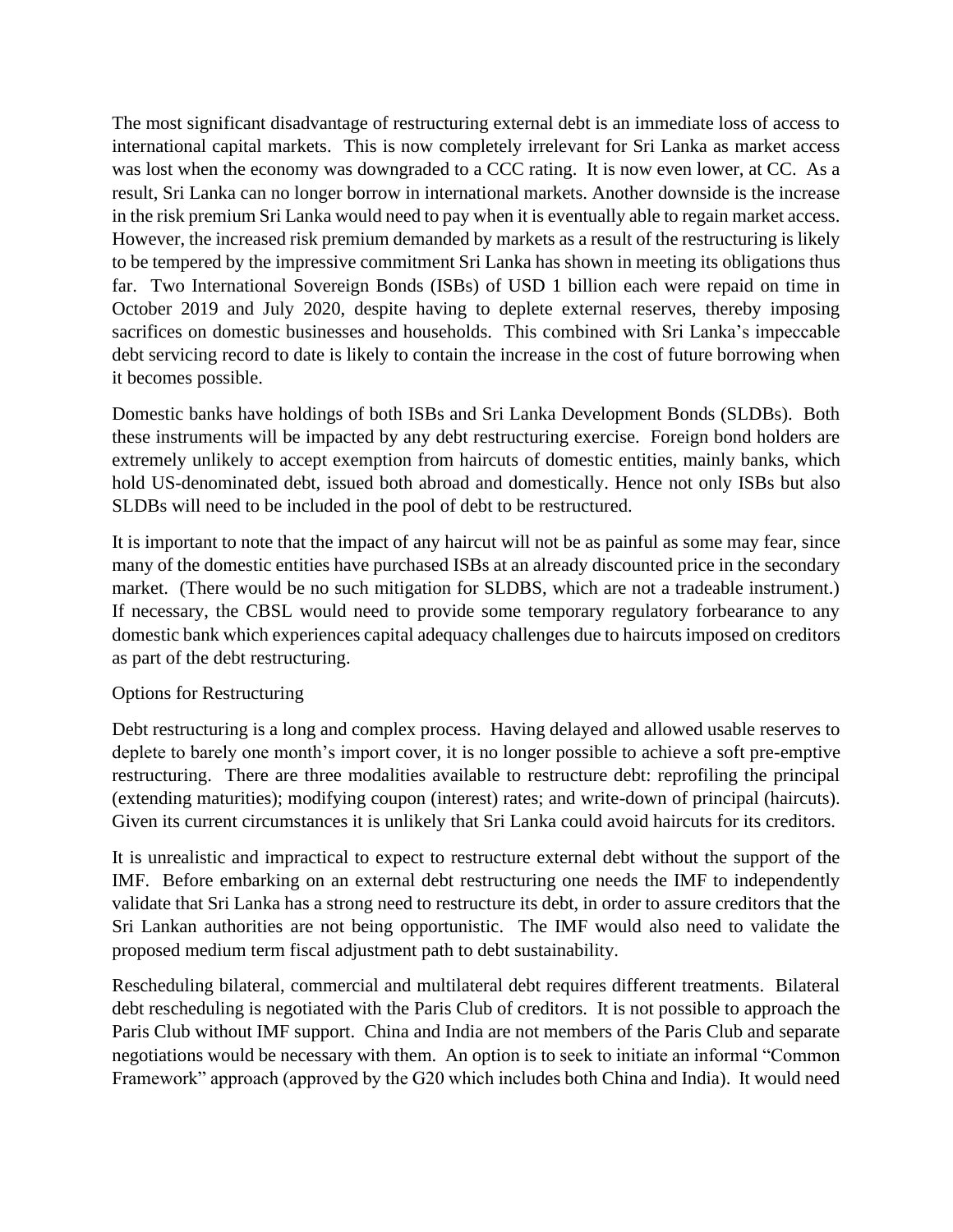to be informal as the "Common Framework" is not available for a middle income country like Sri Lanka.

This approach would have the advantage of including Sri Lanka's three major bilateral donors: China, India and Japan. Bilaterals are likely to focus more on stretching maturities. Commercial creditors could be approached once a deal is in place with bilateral donors. Such sequencing can lead to a better deal for the debtor country on the basis of equivalence across all creditors in terms of the rescheduling. In this respect, there is considerable merit in taking soundings from the Japanese Ministry of Finance regarding their suggestions for the terms of the restructuring. Over the years, Japan has proved to be a flexible and generous creditor in this respect.

On Commercial debt, here again, it is exceedingly difficult to proceed without the IMF. Given its current circumstances, the restructuring package for Sri Lanka's commercial debt is likely to include a combination of stretching maturities; coupon modification and a haircut. Haircuts on repayment of principal should be avoided, if at all possible, as they delay rating improvement and regaining market access. It is likely that it is now too late for Sri Lanka to avoid a haircut for its commercial creditors. It makes little sense to scar the economy and cause hardship to the people in order to pay ISB holders 100 cents in the dollar when most of the bonds outstanding have been discounted by more than 40 per cent.

It is not possible to restructure Multilateral debt (i.e., debt owed to the World Bank, the Asian Development Bank and the IMF) without a complete suspension of the relationship between Sri Lanka and these institutions. There would be a suspension of all lending activity including project loans. However, the practice has been for to these institutions to provide financing to assist the debtor country to service the payments owed to each of them, once the debt rescheduling package is negotiated.

## Appointment of Advisers

It is customary to appoint a financial and a legal adviser at the outset of the restructuring process. The IMF is able to provide a list of potential advisers from which the country concerned can choose.

## Conclusion

The unsustainability of Sri Lanka's external debt is the cumulative effect of poor economic management over several decades. The size and persistence of the external financing gap for the foreseeable future makes debt restructuring an urgent priority. It should be possible to negotiate a package which provides three years of breathing space to rebuild Sri Lanka's economy to earn and attract sufficient foreign inflows to achieve external debt sustainability and place the economy on a path of sustained growth. Nearly 75% of Government external debt is owed to bilateral and commercial creditors, all of which is eligible for rescheduling, thus providing considerable scope for relief from onerous debt repayments. Now that Sri Lanka has lost access to international capital markets and is extremely unlikely to regain it for some years due to its CC rating, there is very little downside and very considerable upside to debt restructuring.